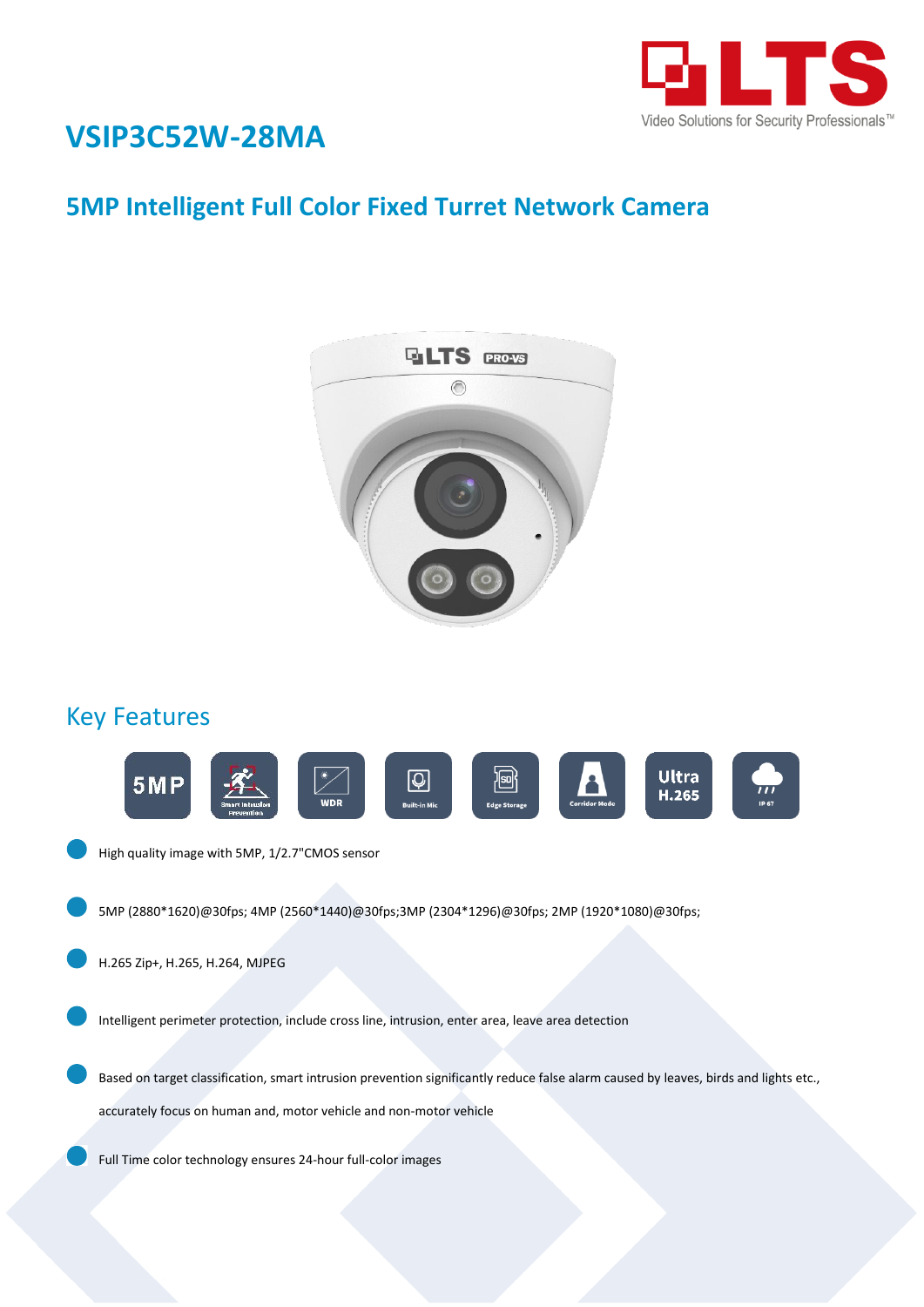

120dB true WDR technology enables clear image in strong light scene

Support 9:16 corridor Mode

Support built-in Mic

Support 256 G Micro SD card

IP67 protection

Support PoE power supply

## Specifications

| VSIP3C52W-28MA                                                                                                                                                                                                                                                                                      |                  |  |             |                                  |                   |                                                                                                                 |  |
|-----------------------------------------------------------------------------------------------------------------------------------------------------------------------------------------------------------------------------------------------------------------------------------------------------|------------------|--|-------------|----------------------------------|-------------------|-----------------------------------------------------------------------------------------------------------------|--|
| Camera                                                                                                                                                                                                                                                                                              |                  |  |             |                                  |                   |                                                                                                                 |  |
| 1/2.7", 5.0 megapixel, progressive scan, CMOS                                                                                                                                                                                                                                                       |                  |  |             |                                  |                   |                                                                                                                 |  |
| 2.8mm@F1.0                                                                                                                                                                                                                                                                                          |                  |  |             |                                  |                   |                                                                                                                 |  |
| Lens (mm)                                                                                                                                                                                                                                                                                           | Detect (m)       |  | Observe (m) | Recognize (m)                    |                   | Identify (m)                                                                                                    |  |
| 2.8                                                                                                                                                                                                                                                                                                 | 63.0             |  | 25.2        | 12.6                             |                   | 6.3                                                                                                             |  |
| $102.0^\circ$                                                                                                                                                                                                                                                                                       |                  |  |             |                                  |                   |                                                                                                                 |  |
| $53.4^\circ$                                                                                                                                                                                                                                                                                        |                  |  |             |                                  |                   |                                                                                                                 |  |
| $121.0^\circ$                                                                                                                                                                                                                                                                                       |                  |  |             |                                  |                   |                                                                                                                 |  |
| Pan: 3° ~ 360°                                                                                                                                                                                                                                                                                      |                  |  |             |                                  | Rotate: 3° ~ 360° |                                                                                                                 |  |
| Auto/Manual, 1 ~ 1/100000s                                                                                                                                                                                                                                                                          |                  |  |             |                                  |                   |                                                                                                                 |  |
| Minimum Illumination<br>Colour: 0.001Lux (F1.0, AGC ON)                                                                                                                                                                                                                                             |                  |  |             |                                  |                   |                                                                                                                 |  |
| >56dB                                                                                                                                                                                                                                                                                               |                  |  |             |                                  |                   |                                                                                                                 |  |
| Digital Defog                                                                                                                                                                                                                                                                                       |                  |  |             |                                  |                   |                                                                                                                 |  |
| 120dB                                                                                                                                                                                                                                                                                               |                  |  |             |                                  |                   |                                                                                                                 |  |
| $\overline{2}$                                                                                                                                                                                                                                                                                      |                  |  |             |                                  |                   |                                                                                                                 |  |
| Up to 30m (98ft)                                                                                                                                                                                                                                                                                    |                  |  |             |                                  |                   |                                                                                                                 |  |
| Video                                                                                                                                                                                                                                                                                               |                  |  |             |                                  |                   |                                                                                                                 |  |
| H.265 Zip+, H.265, H.264, MJPEG                                                                                                                                                                                                                                                                     |                  |  |             |                                  |                   |                                                                                                                 |  |
| Baseline profile, Main profile, High profile                                                                                                                                                                                                                                                        |                  |  |             |                                  |                   |                                                                                                                 |  |
| Main Stream: 5MP (2880*1620), Max 30fps; 4MP (2560*1440), Max 30fps;3MP (2304*1296), Max 30fps; 2MP (1920*1080),<br>Max 30fps;<br><b>Frame Rate</b><br>Sub Stream: 720P (1280*720), Max 30fps; D1 (720*576), Max 30fps; 640*360, Max 30fps; 2CIF (704*288), Max 30fps; CIF<br>(352*288), Max 30fps; |                  |  |             |                                  |                   |                                                                                                                 |  |
|                                                                                                                                                                                                                                                                                                     |                  |  |             |                                  |                   |                                                                                                                 |  |
| Supported                                                                                                                                                                                                                                                                                           |                  |  |             |                                  |                   |                                                                                                                 |  |
| Up to 8 OSDs                                                                                                                                                                                                                                                                                        |                  |  |             |                                  |                   |                                                                                                                 |  |
|                                                                                                                                                                                                                                                                                                     | 128 Kbps~16 Mbps |  |             | Tilt: $0^\circ \approx 80^\circ$ |                   | Third Stream: D1 (720*576), Max 30fps; 640*360, Max 30fps; 2CIF (704*288), Max 30fps; CIF (352*288), Max 30fps; |  |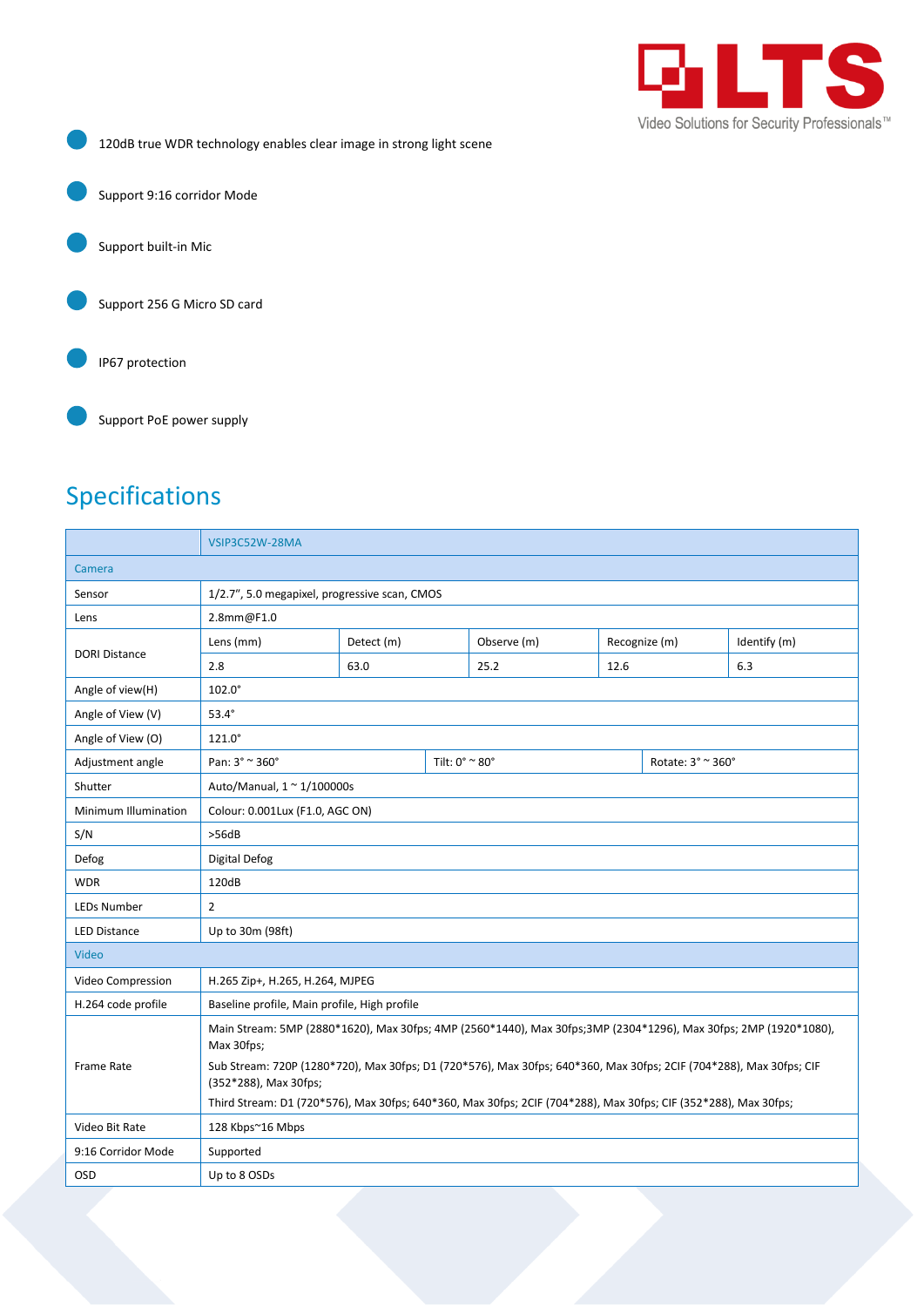

| Privacy Mask                      | Up to 4 areas                                                                                                                     |  |  |  |  |  |
|-----------------------------------|-----------------------------------------------------------------------------------------------------------------------------------|--|--|--|--|--|
| <b>ROI</b>                        | Up to 8 areas                                                                                                                     |  |  |  |  |  |
| Image                             |                                                                                                                                   |  |  |  |  |  |
| White Balance                     | Auto/Outdoor/Fine Tune/Sodium Lamp/Locked/Auto2                                                                                   |  |  |  |  |  |
| Digital noise reduction           | 2D/3D DNR                                                                                                                         |  |  |  |  |  |
| <b>Smart Illumination</b>         | Support                                                                                                                           |  |  |  |  |  |
| Flip                              | Normal/Vertical/Horizontal/180°/90°Clockwise/90°Anti-clockwise                                                                    |  |  |  |  |  |
| <b>HLC</b>                        | Support                                                                                                                           |  |  |  |  |  |
| <b>BLC</b>                        | Support                                                                                                                           |  |  |  |  |  |
| Intelligent                       |                                                                                                                                   |  |  |  |  |  |
| Smart intrusion<br>Prevention     | Cross Line, Intrusion, Enter Area, Leave Area detection;                                                                          |  |  |  |  |  |
| <b>Events</b>                     |                                                                                                                                   |  |  |  |  |  |
| <b>Basic Detection</b>            | Motion detection, Tampering alarm, Audio Detection                                                                                |  |  |  |  |  |
| <b>General Function</b>           | Watermark, IP Address Filtering, Tampering Alarm, Access Policy, ARP Protection, RTSP Authentication, User Authentication         |  |  |  |  |  |
| <b>Audio</b>                      |                                                                                                                                   |  |  |  |  |  |
| Audio Compression                 | G.711                                                                                                                             |  |  |  |  |  |
| Suppression                       | Supported                                                                                                                         |  |  |  |  |  |
| Sampling Rate                     | 8KHZ                                                                                                                              |  |  |  |  |  |
| <b>Storage</b>                    |                                                                                                                                   |  |  |  |  |  |
| <b>Edge Storage</b>               | Micro SD, up to 256GB                                                                                                             |  |  |  |  |  |
| Network Storage                   | ANR, NAS(NFS)                                                                                                                     |  |  |  |  |  |
| <b>Network</b>                    |                                                                                                                                   |  |  |  |  |  |
| Protocols                         | IPv4, IGMP, ICMP, ARP, TCP, UDP, DHCP, PPPoE, RTP, RTSP, RTCP, DNS, DDNS, NTP, FTP, UPnP, HTTP, HTTPS, SMTP, 802.1x,<br>SNMP, QoS |  |  |  |  |  |
| Compatible Integration            | ONVIF (Profile S, Profile G, Profile T), API                                                                                      |  |  |  |  |  |
| Client                            | Pro-VS Station<br>LTS PRO-VS APP                                                                                                  |  |  |  |  |  |
|                                   | Plug-in required live view: IE9+, Chrome 41 and below, Firefox 52 and below                                                       |  |  |  |  |  |
| Web Browser                       | Plug-in free live view: Chorme 57.0+, Firefox 58.0+, Edge 16+, Safari 11+                                                         |  |  |  |  |  |
| Interface                         |                                                                                                                                   |  |  |  |  |  |
| <b>Built-in Mic</b>               | Supported                                                                                                                         |  |  |  |  |  |
| Network                           | 1 RJ45 10M/100M Base-TX Ethernet                                                                                                  |  |  |  |  |  |
| <b>Certifications</b>             |                                                                                                                                   |  |  |  |  |  |
| Certifications                    | CE: EN 60950-1<br>UL: UL60950-1<br>FCC: FCC Part 15                                                                               |  |  |  |  |  |
| General                           |                                                                                                                                   |  |  |  |  |  |
| Power                             | DC 12V±25%, PoE (IEEE 802.3af)                                                                                                    |  |  |  |  |  |
|                                   | Power consumption: Max 7.5W                                                                                                       |  |  |  |  |  |
| Dimensions $(\emptyset \times H)$ | Φ110.5 x 94.1mm (Ø4.4" x 3.7")                                                                                                    |  |  |  |  |  |
|                                   |                                                                                                                                   |  |  |  |  |  |
| Net Weight                        | 0.44kg (0.97lb)                                                                                                                   |  |  |  |  |  |